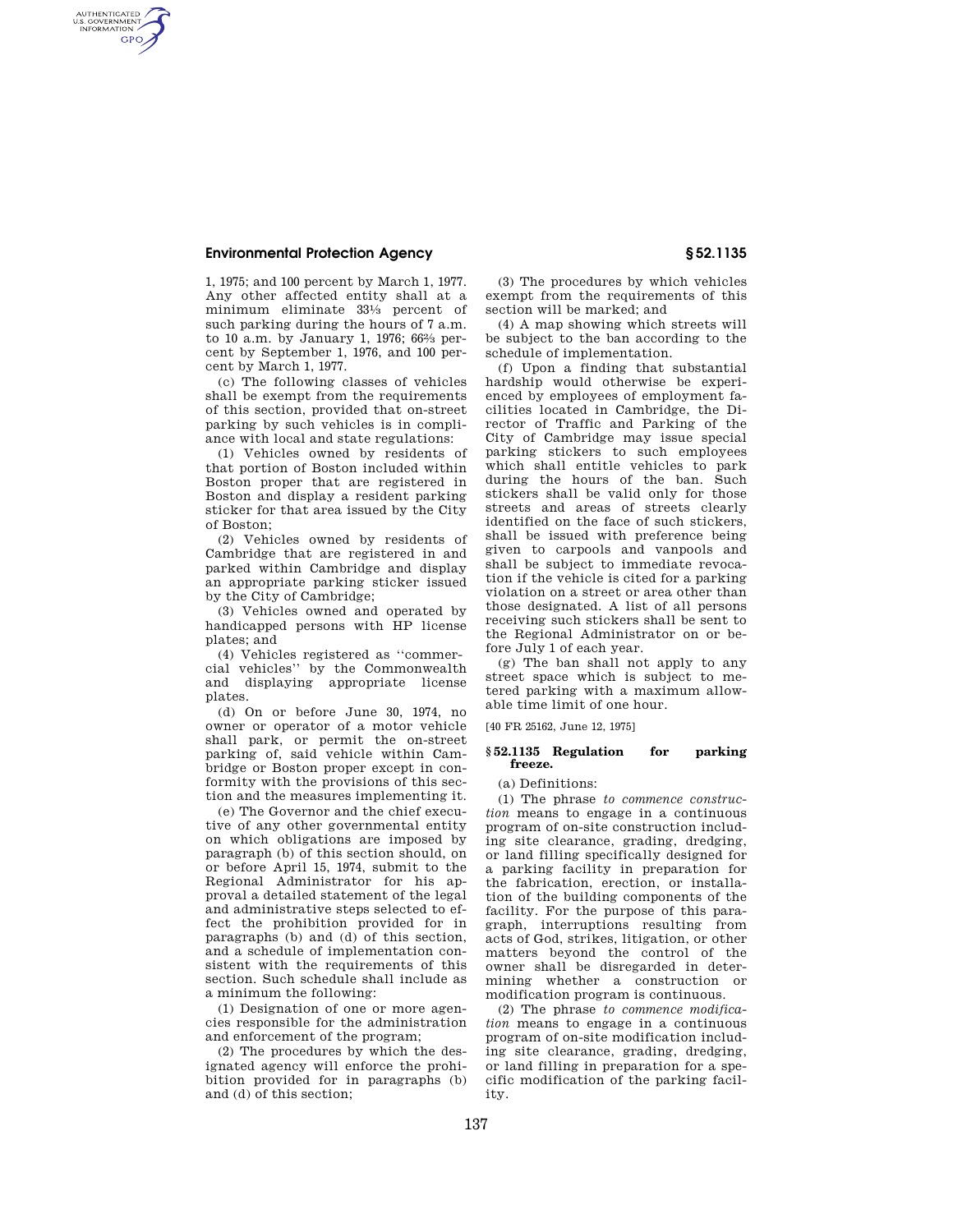(3) The phrase *commercial parking space* means a space used for parking a vehicle in a commercial parking facility.

(4) [Reserved]

(5) *Commercial parking facility* (also called *facility*) means any lot, garage, building or structure, or combination or portion thereof, on or in which motor vehicles are temporarily parked for a fee, excluding (i) a parking facility, the use of which is limited exclusively to residents (and guests of residents) of a residential building or group of buildings under common control, and (ii) parking on public streets.

(6) *Freeze* means to maintain at all times after October 15, 1973, the total quantity of commercial parking spaces available for use at the same amounts as were available for use prior to said date; *Provided,* That such quantity may be increased by spaces the construction of which commenced prior to October 15, 1973, or as specifically permitted by paragraphs  $(n)$ ,  $(p)$  and  $(q)$  of this section; provided further that such additional spaces do not result in an increase of more than 10 percent in the total commercial parking spaces available for use on October 15, 1973, in any municipality within the freeze area or at Logan International Airport (''Logan Airport''). For purposes of the last clause of the previous sentence, the 10 percent limit shall apply to each municipality and Logan Airport separately.

(b) [Reserved]

(c) There is hereby established a freeze, as defined by paragraph  $(a)(6)$  of this section, on the availability of commercial parking facilities in the freeze area effective October 15, 1973. In the event construction in any municipality, commenced prior to October 15, 1973, results in a number of spaces which exceeds the 10 percent limit prescribed by paragraph  $(a)(6)$  of this section, then the Governor shall immediately take all necessary steps to assure that the available commercial spaces within such municipality shall be reduced to comply with the freeze. In the event that such limit is exceeded at Logan Airport, then the provisions of paragraph (m) of this section shall apply.

(d) [Reserved]

# **§ 52.1135 40 CFR Ch. I (7–1–12 Edition)**

(e) After August 15, 1973, no person shall commence construction of any commercial parking facility or modification of any such existing facility in the freeze area unless and until he has obtained from the Governor or from an agency approved by the Governor a permit stating that construction or modification of such facility will be in compliance with the parking freeze established by paragraph (c) of this section. This paragraph shall not apply to any proposed parking facility for which a general construction contract was finally executed by all appropriate parties on or before August 15, 1973.

(f) The Governor shall notify the Regional Administrator in writing within 10 days of approval of any agency pursuant to paragraph (e) of this section. In order for any agency to be approved by the Governor for purposes of issuing permits pursuant to paragraph (e) of this section, such agency shall demonstrate to the satisfaction of the Governor that:

(1) Requirements for permit application and issuance have been established. Such requirements shall include but not be limited to a condition that before a permit may be issued the following findings of fact or factually supported projections must be made:

(i) The location of the facility; and

(ii) The total motor vehicle capacity before and after the proposed construction or modification of the facility.

(2) Criteria for issuance of permits have been established and published. Such criteria shall include, but not be limited to:

(i) Full consideration of all facts contained in the application.

(ii) Provisions that no permit will be issued if construction or modification of the facility will not comply with the requirements of paragraph (c) of this section.

(3) Agency procedures provide that no permit for the construction or modification of a facility covered by this section shall be issued without notice and opportunity for public hearing. The public hearing may be of a legislative type; the notice shall conform to the requirements of 40 CFR 51.4(b); and the agency rules or procedures may provide that if no notice of intent to participate in the hearing is received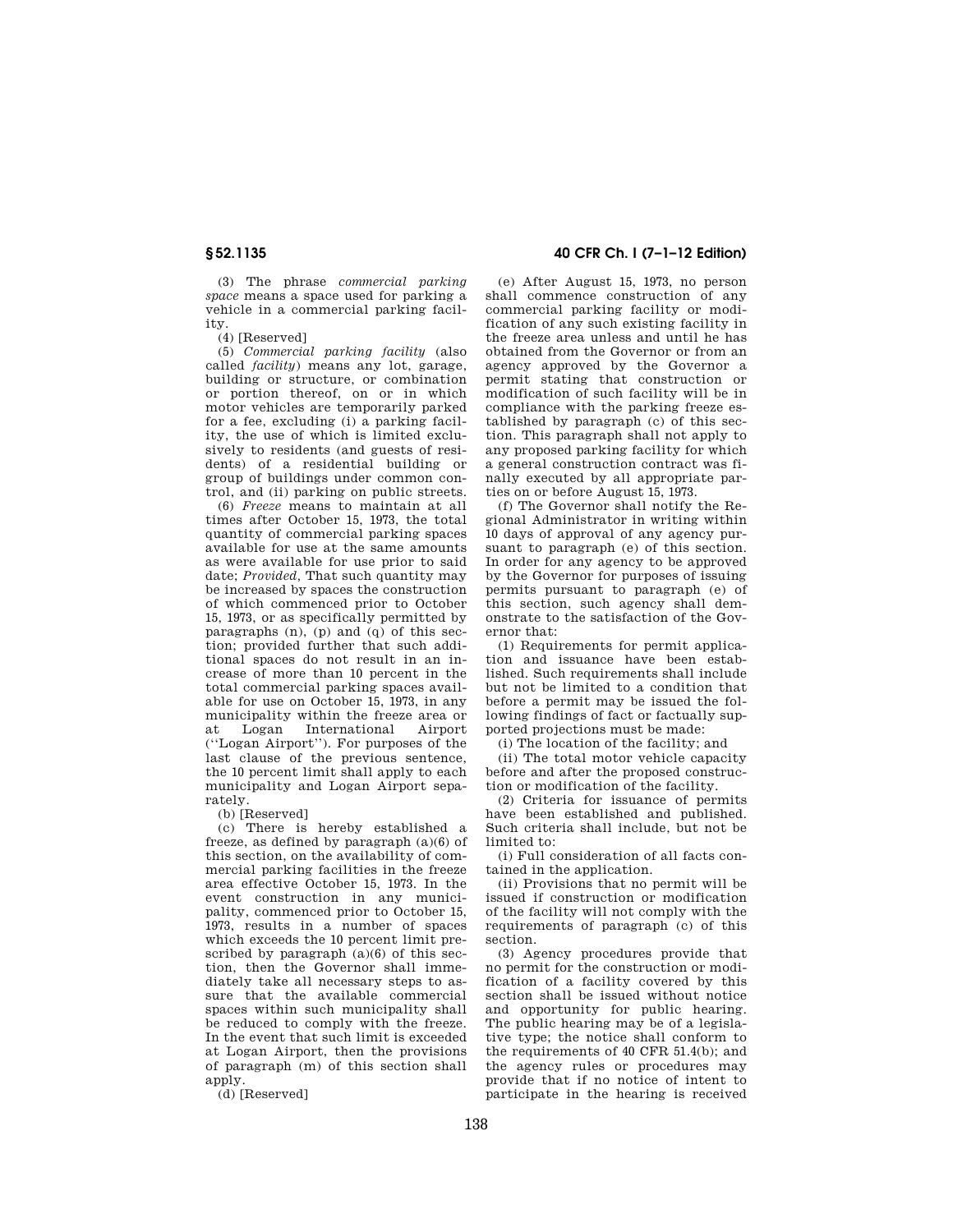## **Environmental Protection Agency § 52.1135**

from any member of the public (other than the applicant) prior to 7 days before the scheduled hearing date, no hearing need be held. If notice of intent to participate is required, the fact shall be noted prominently in the required hearing notice.

 $(g)$ –(1) [Reserved]

(m) On or before January 30, 1975, the Massachusetts (''Massport'') shall prepare and submit to the Governor for his approval a plan showing the manner in which the number of commercial parking spaces at Logan Airport which exceeds the number of such spaces permitted under the freeze shall be removed from use. The Governor shall approve such plan if he determines that (1) implementation of such plan would result in reducing the aggregate number of commercial parking spaces to the level of such spaces permitted by this section, (2) Massport has adequate legal authority to implement such plan and (3) adequate commitments have been made by Massport to assure the Governor that such plan will be fully implemented and maintained on and after May 1, 1976. In the event that the Governor does not approve such plan by April 1, 1976, then the owner or operator of each commercial parking facility located at Logan Airport shall, on or before July 1, 1976, reduce the number of commercial parking spaces available for use at each such facility by an amount which bears the same proportion to the number of spaces exceeding the limit imposed by this section as the number of spaces available at such facility bears the total number of such spaces which were available for use at Logan Airport on April 1, 1976.

(n) Where an agency approved by the Governor under paragraph (e) of this section to issue permits for new construction in the City of Cambridge demonstrates to the satisfaction of the Governor that (1) specific on-street parking spaces in use as of October 15, 1973, were being legally and regularly used as of such date for parking by commuters (as that term is defined in  $§52.1161(a)(6))$  who are not residents of Cambridge and that (2) effective measures have been implemented (including adequate enforcement) to prevent such spaces from being used by such commuters, then such approved agency may issue permits for construction of additional new commercial parking spaces equal to one-half of the number of spaces removed from regular use by such commuters and the total quantity of commercial parking spaces allowable in Cambridge under this section shall be raised accordingly.

(o) On or before July 31, 1976, and on or before each succeeding July 31, the Governor and the chief executive officer of any agency approved by the Governor under paragraph (e) of this section shall submit a report to the Regional Administrator setting forth:

(1) The names and addresses of all persons who received permits during the previous twelve-month period ending June 30 and number of spaces allocated to each such person;

(2) The number of commercial parking spaces available for use as of the June 30 prior to the date of the report;

(3) The number of commercial parking spaces which remain available for allocation by the Governor or such agency as of the June 30 prior to the date of the report, including those spaces made available because of retirement of existing commercial parking spaces as well as those spaces made available because of the effects of paragraphs (n), (p) and (q) of this section; and

(4) The location and capacity of any park-and-ride facility designated under paragraph (p) of this section.

(p) The Governor and any approved agency may issue a permit to construct a commercial parking facility which is designated by the Governor as a parkand-ride facility to be operated in conjunction with mass transit service without regard to the limitations on number of spaces imposed by this section.

(q) Where an agency approved by the Governor can demonstrate to the satisfaction of the Governor that there have been physically eliminated through permanent modification or demolition any legal on-street parking spaces within a municipality then such agency may issue permits for construction within that municipality of additional new commercial parking spaces equal